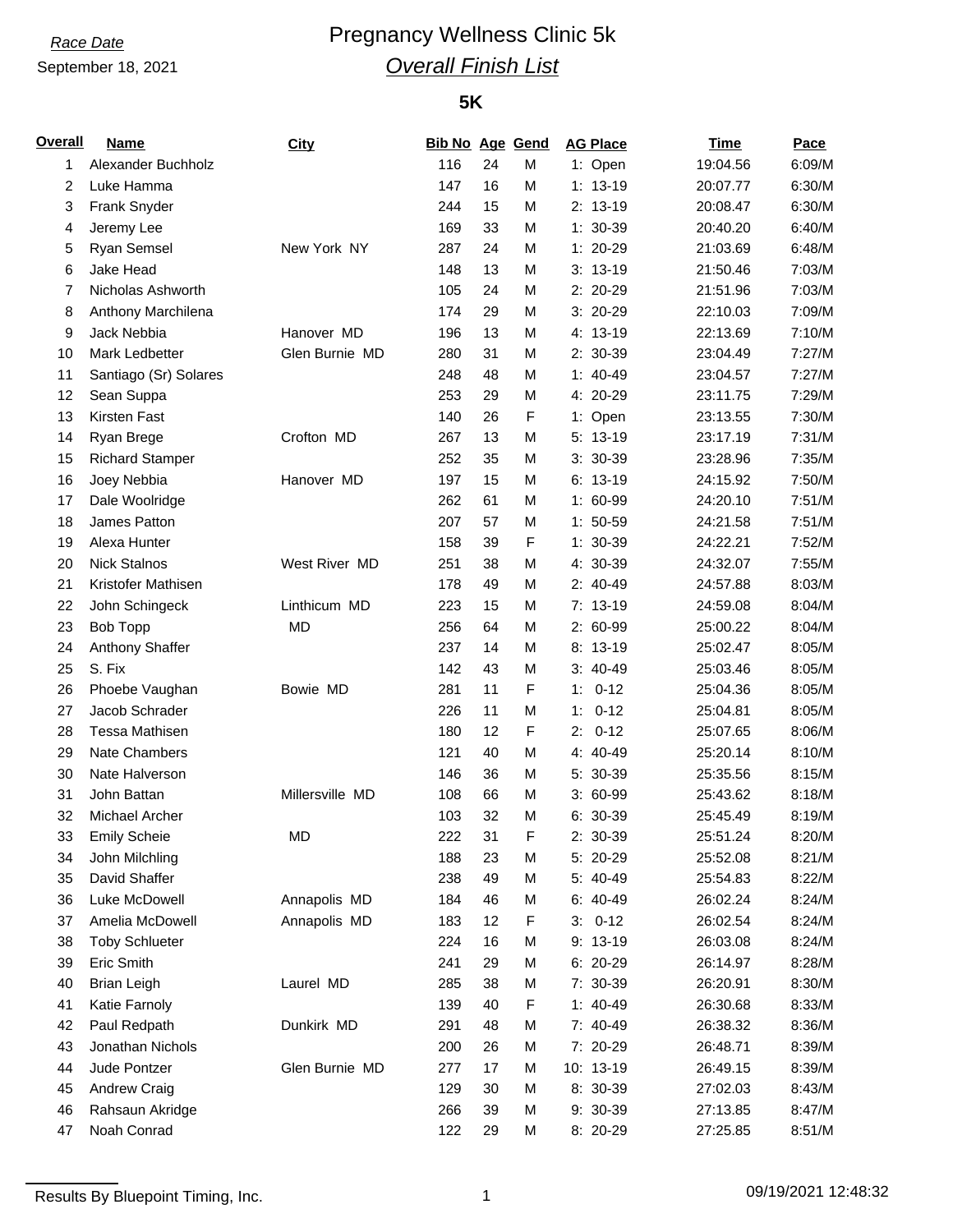# **Race Date Pregnancy Wellness Clinic 5k** *Overall Finish List*

#### **5K**

| City<br>9: 20-29<br>48<br>Parker Fisher<br>141<br>25<br>M<br>27:34.58<br>F<br>49<br><b>Christina Scrivener</b><br>Galesville MD<br>231<br>35<br>3: 30-39<br>27:42.40<br>F<br>$0 - 12$<br>50<br>176<br>11<br>27:46.92<br>Rosa Mastripolito<br>4:<br>51<br>Caleb Schrader<br>Riva MD<br>225<br>18<br>M<br>11: 13-19<br>27:48.11<br>F<br>52<br>Nora St. Cyr<br>250<br>13<br>$1: 13-19$<br>27:49.41<br>Kevin Butler<br>53<br>Gambrills MD<br>57<br>M<br>$2: 50-59$<br>27:49.74<br>117<br>Crownsville MD<br>54<br>Jeff Luzader<br>63<br>4: 60-99<br>28:10.80<br>172<br>M<br>Yoshino Chavez<br>Crofton MD<br>55<br>273<br>24<br>M<br>10: 20-29<br>28:31.97<br>F<br>56<br>Kateri Solares<br>Bowie MD<br>13<br>$2: 13-19$<br>246<br>28:38.86<br>Greg St Cyr<br>62<br>M<br>5: 60-99<br>57<br>249<br>28:43.53<br>9<br>58<br>Mason Caron<br>118<br>M<br>2:<br>$0 - 12$<br>28:48.69<br>59<br>Derek Ng<br><b>MD</b><br>199<br>38<br>10: 30-39<br>28:50.95<br>M<br>F<br>60<br>Lucy Pontzer<br>214<br>15<br>$3: 13-19$<br>29:18.20<br>61<br><b>Hudson Greer</b><br>Churchton MD<br>284<br>11<br>M<br>$0 - 12$<br>3:<br>29:25.64<br><b>Tim Mathers</b><br>8: 40-49<br>62<br>177<br>42<br>M<br>29:39.63<br>F<br>63<br>Rebecca Pritchett<br>Hanover MD<br>215<br>32<br>4: 30-39<br>29:41.17<br>$\boldsymbol{9}$<br>F<br>64<br>151<br>$0 - 12$<br>30:07.66<br>Kourtney Head<br>5:<br>F<br>Danielle Kern<br>Edgewater MD<br>286<br>39<br>5: 30-39<br>65<br>30:15.42<br><b>Glenn McCarty</b><br>Annapolis MD<br>67<br>M<br>6: 60-99<br>30:22.43<br>66<br>181<br>F<br>$0 - 12$<br>67<br>170<br>11<br>6:<br>30:29.25<br>Geneva Leigh<br>68<br><b>Brian Crabtree</b><br>128<br>36<br>M<br>11: 30-39<br>30:32.63<br>69<br><b>Tom Brinker</b><br>111<br>51<br>M<br>$3: 50-59$<br>30:32.96<br>Eric Nebbia<br>70<br>43<br>9: 40-49<br>30:40.39<br>195<br>M<br>71<br>Cason Green<br>Crofton MD<br>279<br>44<br>10: 40-49<br>M<br>30:42.51<br>Crofton MD<br>72<br>Scott Greenip<br>283<br>49<br>M<br>11: 40-49<br>30:43.13<br>73<br>Cyrus Nebbia<br>11<br>$0 - 12$<br>193<br>M<br>4:<br>30:45.00<br>F<br>74<br>Fiona Knoll<br>165<br>31<br>6: 30-39<br>30:55.18<br>F<br>1: 20-29<br>Gaelin Kjolsrud<br>163<br>22<br>31:05.41<br>75<br>F<br>76<br>164<br>46<br>2: 40-49<br>Sophie Knight<br>31:06.58<br>F<br>Hyattsville MD<br>268<br>58<br>$1: 50-59$<br>31:07.53<br>77<br>Magdalena Gutierrez<br>Caden Amarnek<br>101<br>10<br>M<br>$0 - 12$<br>31:29.48<br>78<br>5:<br>F<br>79<br>102<br>36<br>7: 30-39<br>31:31.01<br>Casey Amarnek<br><b>Torrey Snow</b><br>12: 30-39<br>243<br>37<br>31:40.27<br>80<br>M | 8:54/M<br>8:56/M<br>8:58/M<br>8:58/M<br>8:59/M<br>8:59/M<br>9:05/M<br>9:12/M<br>9:14/M<br>9:16/M<br>9:18/M<br>9:18/M<br>9:27/M<br>9:30/M<br>9:34/M<br>9:35/M<br>9:43/M |
|---------------------------------------------------------------------------------------------------------------------------------------------------------------------------------------------------------------------------------------------------------------------------------------------------------------------------------------------------------------------------------------------------------------------------------------------------------------------------------------------------------------------------------------------------------------------------------------------------------------------------------------------------------------------------------------------------------------------------------------------------------------------------------------------------------------------------------------------------------------------------------------------------------------------------------------------------------------------------------------------------------------------------------------------------------------------------------------------------------------------------------------------------------------------------------------------------------------------------------------------------------------------------------------------------------------------------------------------------------------------------------------------------------------------------------------------------------------------------------------------------------------------------------------------------------------------------------------------------------------------------------------------------------------------------------------------------------------------------------------------------------------------------------------------------------------------------------------------------------------------------------------------------------------------------------------------------------------------------------------------------------------------------------------------------------------------------------------------------------------------------------------------------------------------------------------------------------------------------------------------------------------------------------------------------------------------------------------------------------------------------------------------------------------------------------------------------------------------------------------------------------------------------------------------------------------------------------|------------------------------------------------------------------------------------------------------------------------------------------------------------------------|
|                                                                                                                                                                                                                                                                                                                                                                                                                                                                                                                                                                                                                                                                                                                                                                                                                                                                                                                                                                                                                                                                                                                                                                                                                                                                                                                                                                                                                                                                                                                                                                                                                                                                                                                                                                                                                                                                                                                                                                                                                                                                                                                                                                                                                                                                                                                                                                                                                                                                                                                                                                                 |                                                                                                                                                                        |
|                                                                                                                                                                                                                                                                                                                                                                                                                                                                                                                                                                                                                                                                                                                                                                                                                                                                                                                                                                                                                                                                                                                                                                                                                                                                                                                                                                                                                                                                                                                                                                                                                                                                                                                                                                                                                                                                                                                                                                                                                                                                                                                                                                                                                                                                                                                                                                                                                                                                                                                                                                                 |                                                                                                                                                                        |
|                                                                                                                                                                                                                                                                                                                                                                                                                                                                                                                                                                                                                                                                                                                                                                                                                                                                                                                                                                                                                                                                                                                                                                                                                                                                                                                                                                                                                                                                                                                                                                                                                                                                                                                                                                                                                                                                                                                                                                                                                                                                                                                                                                                                                                                                                                                                                                                                                                                                                                                                                                                 |                                                                                                                                                                        |
|                                                                                                                                                                                                                                                                                                                                                                                                                                                                                                                                                                                                                                                                                                                                                                                                                                                                                                                                                                                                                                                                                                                                                                                                                                                                                                                                                                                                                                                                                                                                                                                                                                                                                                                                                                                                                                                                                                                                                                                                                                                                                                                                                                                                                                                                                                                                                                                                                                                                                                                                                                                 |                                                                                                                                                                        |
|                                                                                                                                                                                                                                                                                                                                                                                                                                                                                                                                                                                                                                                                                                                                                                                                                                                                                                                                                                                                                                                                                                                                                                                                                                                                                                                                                                                                                                                                                                                                                                                                                                                                                                                                                                                                                                                                                                                                                                                                                                                                                                                                                                                                                                                                                                                                                                                                                                                                                                                                                                                 |                                                                                                                                                                        |
|                                                                                                                                                                                                                                                                                                                                                                                                                                                                                                                                                                                                                                                                                                                                                                                                                                                                                                                                                                                                                                                                                                                                                                                                                                                                                                                                                                                                                                                                                                                                                                                                                                                                                                                                                                                                                                                                                                                                                                                                                                                                                                                                                                                                                                                                                                                                                                                                                                                                                                                                                                                 |                                                                                                                                                                        |
|                                                                                                                                                                                                                                                                                                                                                                                                                                                                                                                                                                                                                                                                                                                                                                                                                                                                                                                                                                                                                                                                                                                                                                                                                                                                                                                                                                                                                                                                                                                                                                                                                                                                                                                                                                                                                                                                                                                                                                                                                                                                                                                                                                                                                                                                                                                                                                                                                                                                                                                                                                                 |                                                                                                                                                                        |
|                                                                                                                                                                                                                                                                                                                                                                                                                                                                                                                                                                                                                                                                                                                                                                                                                                                                                                                                                                                                                                                                                                                                                                                                                                                                                                                                                                                                                                                                                                                                                                                                                                                                                                                                                                                                                                                                                                                                                                                                                                                                                                                                                                                                                                                                                                                                                                                                                                                                                                                                                                                 |                                                                                                                                                                        |
|                                                                                                                                                                                                                                                                                                                                                                                                                                                                                                                                                                                                                                                                                                                                                                                                                                                                                                                                                                                                                                                                                                                                                                                                                                                                                                                                                                                                                                                                                                                                                                                                                                                                                                                                                                                                                                                                                                                                                                                                                                                                                                                                                                                                                                                                                                                                                                                                                                                                                                                                                                                 |                                                                                                                                                                        |
|                                                                                                                                                                                                                                                                                                                                                                                                                                                                                                                                                                                                                                                                                                                                                                                                                                                                                                                                                                                                                                                                                                                                                                                                                                                                                                                                                                                                                                                                                                                                                                                                                                                                                                                                                                                                                                                                                                                                                                                                                                                                                                                                                                                                                                                                                                                                                                                                                                                                                                                                                                                 |                                                                                                                                                                        |
|                                                                                                                                                                                                                                                                                                                                                                                                                                                                                                                                                                                                                                                                                                                                                                                                                                                                                                                                                                                                                                                                                                                                                                                                                                                                                                                                                                                                                                                                                                                                                                                                                                                                                                                                                                                                                                                                                                                                                                                                                                                                                                                                                                                                                                                                                                                                                                                                                                                                                                                                                                                 |                                                                                                                                                                        |
|                                                                                                                                                                                                                                                                                                                                                                                                                                                                                                                                                                                                                                                                                                                                                                                                                                                                                                                                                                                                                                                                                                                                                                                                                                                                                                                                                                                                                                                                                                                                                                                                                                                                                                                                                                                                                                                                                                                                                                                                                                                                                                                                                                                                                                                                                                                                                                                                                                                                                                                                                                                 |                                                                                                                                                                        |
|                                                                                                                                                                                                                                                                                                                                                                                                                                                                                                                                                                                                                                                                                                                                                                                                                                                                                                                                                                                                                                                                                                                                                                                                                                                                                                                                                                                                                                                                                                                                                                                                                                                                                                                                                                                                                                                                                                                                                                                                                                                                                                                                                                                                                                                                                                                                                                                                                                                                                                                                                                                 |                                                                                                                                                                        |
|                                                                                                                                                                                                                                                                                                                                                                                                                                                                                                                                                                                                                                                                                                                                                                                                                                                                                                                                                                                                                                                                                                                                                                                                                                                                                                                                                                                                                                                                                                                                                                                                                                                                                                                                                                                                                                                                                                                                                                                                                                                                                                                                                                                                                                                                                                                                                                                                                                                                                                                                                                                 |                                                                                                                                                                        |
|                                                                                                                                                                                                                                                                                                                                                                                                                                                                                                                                                                                                                                                                                                                                                                                                                                                                                                                                                                                                                                                                                                                                                                                                                                                                                                                                                                                                                                                                                                                                                                                                                                                                                                                                                                                                                                                                                                                                                                                                                                                                                                                                                                                                                                                                                                                                                                                                                                                                                                                                                                                 |                                                                                                                                                                        |
|                                                                                                                                                                                                                                                                                                                                                                                                                                                                                                                                                                                                                                                                                                                                                                                                                                                                                                                                                                                                                                                                                                                                                                                                                                                                                                                                                                                                                                                                                                                                                                                                                                                                                                                                                                                                                                                                                                                                                                                                                                                                                                                                                                                                                                                                                                                                                                                                                                                                                                                                                                                 |                                                                                                                                                                        |
|                                                                                                                                                                                                                                                                                                                                                                                                                                                                                                                                                                                                                                                                                                                                                                                                                                                                                                                                                                                                                                                                                                                                                                                                                                                                                                                                                                                                                                                                                                                                                                                                                                                                                                                                                                                                                                                                                                                                                                                                                                                                                                                                                                                                                                                                                                                                                                                                                                                                                                                                                                                 |                                                                                                                                                                        |
|                                                                                                                                                                                                                                                                                                                                                                                                                                                                                                                                                                                                                                                                                                                                                                                                                                                                                                                                                                                                                                                                                                                                                                                                                                                                                                                                                                                                                                                                                                                                                                                                                                                                                                                                                                                                                                                                                                                                                                                                                                                                                                                                                                                                                                                                                                                                                                                                                                                                                                                                                                                 | 9:46/M                                                                                                                                                                 |
|                                                                                                                                                                                                                                                                                                                                                                                                                                                                                                                                                                                                                                                                                                                                                                                                                                                                                                                                                                                                                                                                                                                                                                                                                                                                                                                                                                                                                                                                                                                                                                                                                                                                                                                                                                                                                                                                                                                                                                                                                                                                                                                                                                                                                                                                                                                                                                                                                                                                                                                                                                                 | 9:48/M                                                                                                                                                                 |
|                                                                                                                                                                                                                                                                                                                                                                                                                                                                                                                                                                                                                                                                                                                                                                                                                                                                                                                                                                                                                                                                                                                                                                                                                                                                                                                                                                                                                                                                                                                                                                                                                                                                                                                                                                                                                                                                                                                                                                                                                                                                                                                                                                                                                                                                                                                                                                                                                                                                                                                                                                                 | 9:50/M                                                                                                                                                                 |
|                                                                                                                                                                                                                                                                                                                                                                                                                                                                                                                                                                                                                                                                                                                                                                                                                                                                                                                                                                                                                                                                                                                                                                                                                                                                                                                                                                                                                                                                                                                                                                                                                                                                                                                                                                                                                                                                                                                                                                                                                                                                                                                                                                                                                                                                                                                                                                                                                                                                                                                                                                                 | 9:51/M                                                                                                                                                                 |
|                                                                                                                                                                                                                                                                                                                                                                                                                                                                                                                                                                                                                                                                                                                                                                                                                                                                                                                                                                                                                                                                                                                                                                                                                                                                                                                                                                                                                                                                                                                                                                                                                                                                                                                                                                                                                                                                                                                                                                                                                                                                                                                                                                                                                                                                                                                                                                                                                                                                                                                                                                                 | 9:51/M                                                                                                                                                                 |
|                                                                                                                                                                                                                                                                                                                                                                                                                                                                                                                                                                                                                                                                                                                                                                                                                                                                                                                                                                                                                                                                                                                                                                                                                                                                                                                                                                                                                                                                                                                                                                                                                                                                                                                                                                                                                                                                                                                                                                                                                                                                                                                                                                                                                                                                                                                                                                                                                                                                                                                                                                                 | 9:54/M                                                                                                                                                                 |
|                                                                                                                                                                                                                                                                                                                                                                                                                                                                                                                                                                                                                                                                                                                                                                                                                                                                                                                                                                                                                                                                                                                                                                                                                                                                                                                                                                                                                                                                                                                                                                                                                                                                                                                                                                                                                                                                                                                                                                                                                                                                                                                                                                                                                                                                                                                                                                                                                                                                                                                                                                                 | 9:54/M                                                                                                                                                                 |
|                                                                                                                                                                                                                                                                                                                                                                                                                                                                                                                                                                                                                                                                                                                                                                                                                                                                                                                                                                                                                                                                                                                                                                                                                                                                                                                                                                                                                                                                                                                                                                                                                                                                                                                                                                                                                                                                                                                                                                                                                                                                                                                                                                                                                                                                                                                                                                                                                                                                                                                                                                                 | 9:55/M                                                                                                                                                                 |
|                                                                                                                                                                                                                                                                                                                                                                                                                                                                                                                                                                                                                                                                                                                                                                                                                                                                                                                                                                                                                                                                                                                                                                                                                                                                                                                                                                                                                                                                                                                                                                                                                                                                                                                                                                                                                                                                                                                                                                                                                                                                                                                                                                                                                                                                                                                                                                                                                                                                                                                                                                                 | 9:55/M                                                                                                                                                                 |
|                                                                                                                                                                                                                                                                                                                                                                                                                                                                                                                                                                                                                                                                                                                                                                                                                                                                                                                                                                                                                                                                                                                                                                                                                                                                                                                                                                                                                                                                                                                                                                                                                                                                                                                                                                                                                                                                                                                                                                                                                                                                                                                                                                                                                                                                                                                                                                                                                                                                                                                                                                                 | 9:58/M                                                                                                                                                                 |
|                                                                                                                                                                                                                                                                                                                                                                                                                                                                                                                                                                                                                                                                                                                                                                                                                                                                                                                                                                                                                                                                                                                                                                                                                                                                                                                                                                                                                                                                                                                                                                                                                                                                                                                                                                                                                                                                                                                                                                                                                                                                                                                                                                                                                                                                                                                                                                                                                                                                                                                                                                                 | 10:02/M                                                                                                                                                                |
|                                                                                                                                                                                                                                                                                                                                                                                                                                                                                                                                                                                                                                                                                                                                                                                                                                                                                                                                                                                                                                                                                                                                                                                                                                                                                                                                                                                                                                                                                                                                                                                                                                                                                                                                                                                                                                                                                                                                                                                                                                                                                                                                                                                                                                                                                                                                                                                                                                                                                                                                                                                 | 10:02/M                                                                                                                                                                |
|                                                                                                                                                                                                                                                                                                                                                                                                                                                                                                                                                                                                                                                                                                                                                                                                                                                                                                                                                                                                                                                                                                                                                                                                                                                                                                                                                                                                                                                                                                                                                                                                                                                                                                                                                                                                                                                                                                                                                                                                                                                                                                                                                                                                                                                                                                                                                                                                                                                                                                                                                                                 | 10:02/M                                                                                                                                                                |
|                                                                                                                                                                                                                                                                                                                                                                                                                                                                                                                                                                                                                                                                                                                                                                                                                                                                                                                                                                                                                                                                                                                                                                                                                                                                                                                                                                                                                                                                                                                                                                                                                                                                                                                                                                                                                                                                                                                                                                                                                                                                                                                                                                                                                                                                                                                                                                                                                                                                                                                                                                                 | 10:10/M                                                                                                                                                                |
|                                                                                                                                                                                                                                                                                                                                                                                                                                                                                                                                                                                                                                                                                                                                                                                                                                                                                                                                                                                                                                                                                                                                                                                                                                                                                                                                                                                                                                                                                                                                                                                                                                                                                                                                                                                                                                                                                                                                                                                                                                                                                                                                                                                                                                                                                                                                                                                                                                                                                                                                                                                 | 10:10/M                                                                                                                                                                |
|                                                                                                                                                                                                                                                                                                                                                                                                                                                                                                                                                                                                                                                                                                                                                                                                                                                                                                                                                                                                                                                                                                                                                                                                                                                                                                                                                                                                                                                                                                                                                                                                                                                                                                                                                                                                                                                                                                                                                                                                                                                                                                                                                                                                                                                                                                                                                                                                                                                                                                                                                                                 | 10:13/M                                                                                                                                                                |
| 81<br>Liam Williams<br>14<br>12: 13-19<br>260<br>M<br>31:41.94                                                                                                                                                                                                                                                                                                                                                                                                                                                                                                                                                                                                                                                                                                                                                                                                                                                                                                                                                                                                                                                                                                                                                                                                                                                                                                                                                                                                                                                                                                                                                                                                                                                                                                                                                                                                                                                                                                                                                                                                                                                                                                                                                                                                                                                                                                                                                                                                                                                                                                                  | 10:14/M                                                                                                                                                                |
| 82<br><b>Augustine Scrivener</b><br>230<br>8<br>$6: 0-12$<br>M<br>31:42.54                                                                                                                                                                                                                                                                                                                                                                                                                                                                                                                                                                                                                                                                                                                                                                                                                                                                                                                                                                                                                                                                                                                                                                                                                                                                                                                                                                                                                                                                                                                                                                                                                                                                                                                                                                                                                                                                                                                                                                                                                                                                                                                                                                                                                                                                                                                                                                                                                                                                                                      | 10:14/M                                                                                                                                                                |
| 83<br>Sarah Young<br>263<br>26<br>F<br>2: 20-29<br>31:48.41                                                                                                                                                                                                                                                                                                                                                                                                                                                                                                                                                                                                                                                                                                                                                                                                                                                                                                                                                                                                                                                                                                                                                                                                                                                                                                                                                                                                                                                                                                                                                                                                                                                                                                                                                                                                                                                                                                                                                                                                                                                                                                                                                                                                                                                                                                                                                                                                                                                                                                                     | 10:16/M                                                                                                                                                                |
| 84<br>TJ Thigpen<br>Annapolis MD<br>255<br>39<br>13: 30-39<br>M<br>31:56.56                                                                                                                                                                                                                                                                                                                                                                                                                                                                                                                                                                                                                                                                                                                                                                                                                                                                                                                                                                                                                                                                                                                                                                                                                                                                                                                                                                                                                                                                                                                                                                                                                                                                                                                                                                                                                                                                                                                                                                                                                                                                                                                                                                                                                                                                                                                                                                                                                                                                                                     | 10:18/M                                                                                                                                                                |
| Diana Nebbia<br>194<br>10<br>F<br>$7: 0-12$<br>85<br>32:14.58                                                                                                                                                                                                                                                                                                                                                                                                                                                                                                                                                                                                                                                                                                                                                                                                                                                                                                                                                                                                                                                                                                                                                                                                                                                                                                                                                                                                                                                                                                                                                                                                                                                                                                                                                                                                                                                                                                                                                                                                                                                                                                                                                                                                                                                                                                                                                                                                                                                                                                                   | 10:24/M                                                                                                                                                                |
| Gabriel Holden<br>12<br>7:<br>$0 - 12$<br>86<br>156<br>M<br>32:23.06                                                                                                                                                                                                                                                                                                                                                                                                                                                                                                                                                                                                                                                                                                                                                                                                                                                                                                                                                                                                                                                                                                                                                                                                                                                                                                                                                                                                                                                                                                                                                                                                                                                                                                                                                                                                                                                                                                                                                                                                                                                                                                                                                                                                                                                                                                                                                                                                                                                                                                            | 10:27/M                                                                                                                                                                |
| 87<br>April Holden<br>155<br>43<br>F<br>$3: 40-49$<br>32:23.08                                                                                                                                                                                                                                                                                                                                                                                                                                                                                                                                                                                                                                                                                                                                                                                                                                                                                                                                                                                                                                                                                                                                                                                                                                                                                                                                                                                                                                                                                                                                                                                                                                                                                                                                                                                                                                                                                                                                                                                                                                                                                                                                                                                                                                                                                                                                                                                                                                                                                                                  | 10:27/M                                                                                                                                                                |
| 88<br>Jordan Booker<br>109<br>40<br>12: 40-49<br>M<br>32:36.12                                                                                                                                                                                                                                                                                                                                                                                                                                                                                                                                                                                                                                                                                                                                                                                                                                                                                                                                                                                                                                                                                                                                                                                                                                                                                                                                                                                                                                                                                                                                                                                                                                                                                                                                                                                                                                                                                                                                                                                                                                                                                                                                                                                                                                                                                                                                                                                                                                                                                                                  | 10:31/M                                                                                                                                                                |
| 89<br>13<br>13: 13-19<br>Anthony Scrivener<br>228<br>M<br>32:44.70                                                                                                                                                                                                                                                                                                                                                                                                                                                                                                                                                                                                                                                                                                                                                                                                                                                                                                                                                                                                                                                                                                                                                                                                                                                                                                                                                                                                                                                                                                                                                                                                                                                                                                                                                                                                                                                                                                                                                                                                                                                                                                                                                                                                                                                                                                                                                                                                                                                                                                              | 10:34/M                                                                                                                                                                |
| 41<br>13: 40-49<br>90<br>Joseph Nebbia<br>198<br>M<br>32:50.23                                                                                                                                                                                                                                                                                                                                                                                                                                                                                                                                                                                                                                                                                                                                                                                                                                                                                                                                                                                                                                                                                                                                                                                                                                                                                                                                                                                                                                                                                                                                                                                                                                                                                                                                                                                                                                                                                                                                                                                                                                                                                                                                                                                                                                                                                                                                                                                                                                                                                                                  | 10:36/M                                                                                                                                                                |
| 257<br>65<br>7: 60-99<br>33:02.84<br>91<br>ron ulman<br>M                                                                                                                                                                                                                                                                                                                                                                                                                                                                                                                                                                                                                                                                                                                                                                                                                                                                                                                                                                                                                                                                                                                                                                                                                                                                                                                                                                                                                                                                                                                                                                                                                                                                                                                                                                                                                                                                                                                                                                                                                                                                                                                                                                                                                                                                                                                                                                                                                                                                                                                       | 10:40/M                                                                                                                                                                |
| 92<br>Joseph Brubaker<br>114<br>11<br>$0 - 12$<br>M<br>8:<br>33:03.30                                                                                                                                                                                                                                                                                                                                                                                                                                                                                                                                                                                                                                                                                                                                                                                                                                                                                                                                                                                                                                                                                                                                                                                                                                                                                                                                                                                                                                                                                                                                                                                                                                                                                                                                                                                                                                                                                                                                                                                                                                                                                                                                                                                                                                                                                                                                                                                                                                                                                                           | 10:40/M                                                                                                                                                                |
| F<br>93<br><b>Cindy Myers</b><br>190<br>57<br>$2: 50-59$<br>33:09.36                                                                                                                                                                                                                                                                                                                                                                                                                                                                                                                                                                                                                                                                                                                                                                                                                                                                                                                                                                                                                                                                                                                                                                                                                                                                                                                                                                                                                                                                                                                                                                                                                                                                                                                                                                                                                                                                                                                                                                                                                                                                                                                                                                                                                                                                                                                                                                                                                                                                                                            | 10:42/M                                                                                                                                                                |
| 94<br>Santiago (Jr) Solares<br>247<br>11<br>M<br>$9: 0-12$<br>10:43/M<br>33:12.15                                                                                                                                                                                                                                                                                                                                                                                                                                                                                                                                                                                                                                                                                                                                                                                                                                                                                                                                                                                                                                                                                                                                                                                                                                                                                                                                                                                                                                                                                                                                                                                                                                                                                                                                                                                                                                                                                                                                                                                                                                                                                                                                                                                                                                                                                                                                                                                                                                                                                               |                                                                                                                                                                        |

Results By Bluepoint Timing, Inc. 2 09/19/2021 12:48:33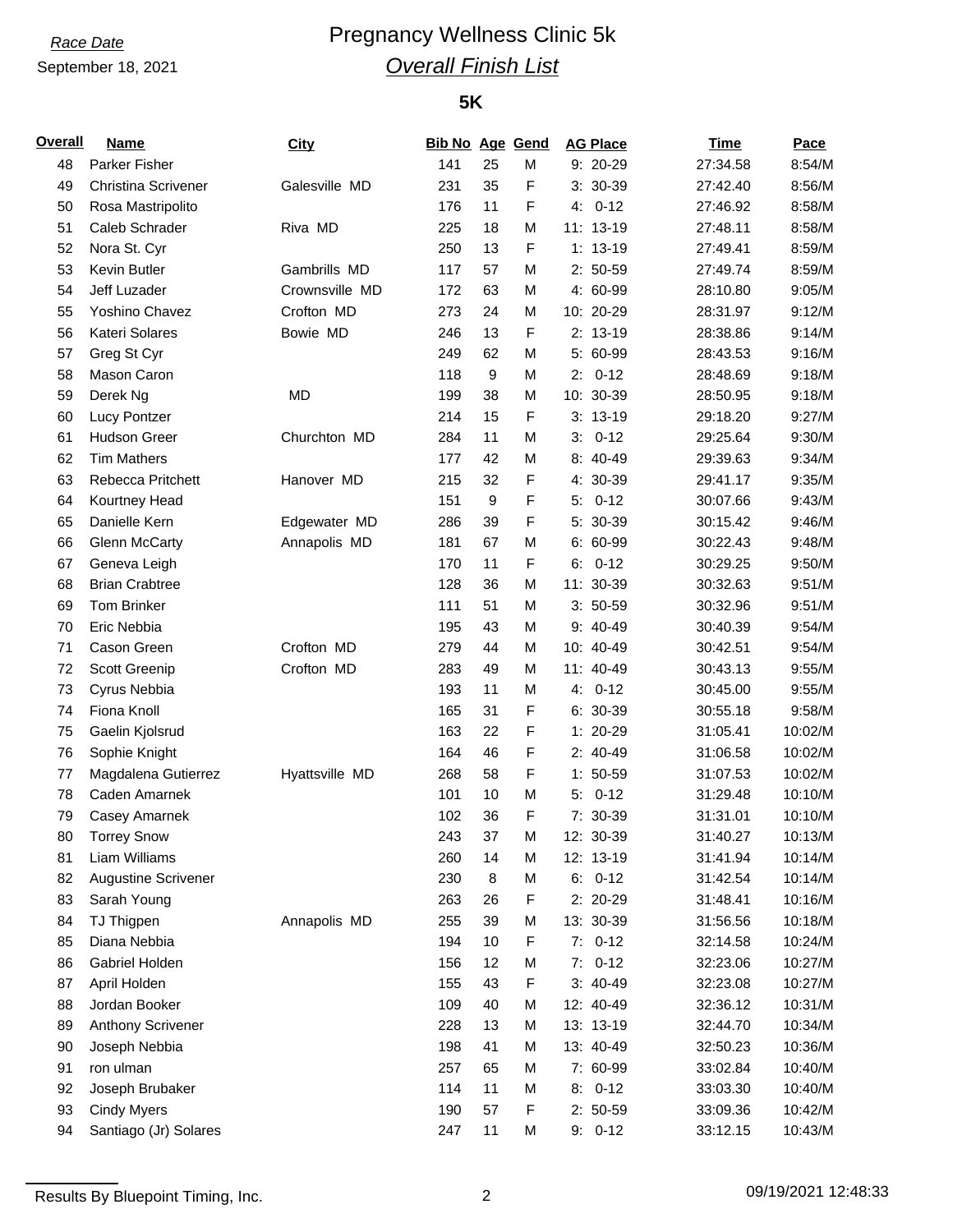# **Race Date Pregnancy Wellness Clinic 5k** *Overall Finish List*

### **5K**

| <b>Overall</b> | <b>Name</b>                               | <b>City</b>     | <b>Bib No Age Gend</b> |                  |   | <b>AG Place</b>        | <b>Time</b>          | Pace               |
|----------------|-------------------------------------------|-----------------|------------------------|------------------|---|------------------------|----------------------|--------------------|
| 95             | ANDREA NEBBIA                             | Hanover MD      | 191                    | 41               | F | 4: 40-49               | 33:17.95             | 10:45/M            |
| 96             | Jeremy Brubaker                           |                 | 113                    | 41               | M | 14: 40-49              | 33:18.52             | 10:45/M            |
| 97             | Nathan Greenip                            |                 | 144                    | 10               | M | 10:<br>$0 - 12$        | 33:38.61             | 10:51/M            |
| 98             | LeAnn McCreedy                            |                 | 182                    | 65               | F | $1: 60-99$             | 33:56.33             | 10:57/M            |
| 99             | Jay Brooks                                | Halethorpe MD   | 269                    | 45               | M | 15: 40-49              | 34:20.80             | 11:05/M            |
| 100            | Julia Dahl                                |                 | 133                    | 24               | F | $3:20-29$              | 34:21.38             | 11:05/M            |
| 101            | <b>Ben Saunders</b>                       |                 | 221                    | 32               | M | 14: 30-39              | 34:23.73             | 11:06/M            |
| 102            | Rebecca Knoll                             | Millersville MD | 166                    | 29               | F | 4: 20-29               | 34:24.92             | 11:06/M            |
| 103            | Peter Dillon                              | Baltimore MD    | 275                    | 28               | M | 11: 20-29              | 34:34.21             | 11:09/M            |
| 104            | Nadia Lecksell                            |                 | 168                    | 26               | F | 5: 20-29               | 35:04.27             | 11:19/M            |
| 105            | Andrea Koo                                |                 | 167                    | 37               | F | 8: 30-39               | 35:34.93             | 11:29/M            |
| 106            | Laura Pontzer                             | Glen Burnie MD  | 213                    | 51               | F | $3: 50-59$             | 35:35.10             | 11:29/M            |
| 107            | Gianna Pontzer                            |                 | 212                    | 12               | F | $0 - 12$<br>8:         | 35:37.00             | 11:29/M            |
| 108            | Dorothy Carter                            |                 | 119                    | 23               | F | $6: 20-29$             | 35:53.72             | 11:35/M            |
| 109            | Colleen Brubaker                          |                 | 112                    | 12               | F | $0 - 12$<br>9:         | 35:58.46             | 11:36/M            |
| 110            | Cameron Dahl                              |                 | 132                    | 53               | M | 4: 50-59               | 36:35.58             | 11:48/M            |
| 111            | <b>Haley Russell</b>                      |                 | 220                    | 24               | F | 7: 20-29               | 36:40.29             | 11:50/M            |
| 112            | Abigail Green                             |                 | 288                    | $\boldsymbol{9}$ | F | $0 - 12$<br>10:        | 36:41.08             | 11:50/M            |
| 113            | Jessica Greer                             |                 | 145                    | 43               | F | 5: 40-49               | 36:48.54             | 11:52/M            |
| 114            | Dawn Cowperthwaite                        |                 | 124                    | 40               | F | $6: 40-49$             | 37:07.95             | 11:59/M            |
| 115            | <b>Garrett Wiley</b>                      |                 | 258                    | 20               | M | 12: 20-29              | 37:11.20             | 12:00/M            |
| 116            | Kaylie Head                               |                 | 150                    | 11               | F | $0 - 12$<br>11:        | 37:17.06             | 12:02/M            |
| 117            | JD Head                                   |                 | 149                    | 46               | M | 16: 40-49              | 37:26.80             | 12:05/M            |
| 118            | Jeremy Mercer                             |                 | 186                    | 31               | M | 15: 30-39              | 37:29.12             | 12:06/M            |
| 119            | Karen Niehaus                             | Middletown DE   | 201                    | 55               | F | 4: 50-59               | 37:33.08             | 12:07/M            |
| 120            | George Rowland                            |                 | 219                    | 38               | M | 16: 30-39              | 37:41.99             | 12:10/M            |
| 121            | George Rowland                            |                 | 218                    | 12               | M | 11:<br>$0 - 12$        | 37:42.02             | 12:10/M            |
| 122            | Esperanza Barros                          |                 | 107                    | 40               | F | 7: 40-49               | 37:42.30             | 12:10/M            |
| 123            | <b>Ben Murray</b>                         |                 | 189                    | 30               | M | 17: 30-39              | 37:59.60             | 12:15/M            |
| 124            | Zoe Heath                                 |                 | 153                    | 20               | F | 8: 20-29               | 38:25.79             | 12:24/M            |
| 125            | Isabel Cowperthwaite                      |                 | 125                    | 14               | F | 4: 13-19               | 38:26.70             | 12:24/M            |
| 126            | Joy Heath                                 |                 | 152                    | 44               | F | 8: 40-49               | 38:26.79             | 12:24/M            |
| 127            | Mike Wilson                               | Annapolis MD    | 261                    | 59               | M | 5: 50-59               | 38:54.48             | 12:33/M            |
| 128            | Meredith Pohlmeier                        |                 | 211                    | 27               | F | 9: 20-29               | 39:07.82             | 12:37/M            |
| 129            | <b>Brian Pohlmeier</b>                    |                 | 210                    | 28               | M | 13: 20-29              | 39:08.15             | 12:37/M            |
| 130            | Laura Cooper                              |                 | 123                    | 53               | F | 5: 50-59               | 39:49.71             | 12:51/M            |
| 131            | Mariana Scrivener                         |                 | 233                    | 9                | F | $0 - 12$               |                      | 12:53/M            |
| 132            | Gabriella Solares                         |                 |                        |                  | F | 12:<br>13:<br>$0 - 12$ | 39:57.62<br>40:04.64 |                    |
|                |                                           |                 | 245                    | 9                |   |                        |                      | 12:56/M            |
| 133            | <b>Ashley Scrivener</b><br>scott Kedroski |                 | 229                    | 38               | F | 9: 30-39               | 40:07.75             | 12:57/M<br>12:59/M |
| 134            |                                           | Edgewater MD    | 162                    | 52               | M | $6: 50-59$             | 40:14.45             |                    |
| 135            | Ella Brooks                               | Halethorpe MD   | 270                    | 15               | F | $5: 13-19$             | 40:15.51             | 12:59/M            |
| 136            | Mark Redpath                              | Dunkirk MD      | 292                    | 13               | M | 14: 13-19              | 40:57.53             | 13:13/M            |
| 137            | Luke Redpath                              | Dunkirk MD      | 293                    | 11               | M | $12: 0-12$             | 41:00.86             | 13:14/M            |
| 138            | Eilidh Murray                             | Gambrills MD    | 278                    | 8                | F | 14: 0-12               | 41:21.14             | 13:20/M            |
| 139            | Phil Lyman                                | Gambrills MD    | 173                    | 69               | M | 8: 60-99               | 41:23.19             | 13:21/M            |
| 140            | John Hessey                               |                 | 154                    | 69               | M | 9: 60-99               | 42:11.07             | 13:36/M            |
| 141            | Nicole Dolan                              |                 | 137                    | 39               | F | 10: 30-39              | 42:15.22             | 13:38/M            |

Results By Bluepoint Timing, Inc. 2 09/19/2021 12:48:34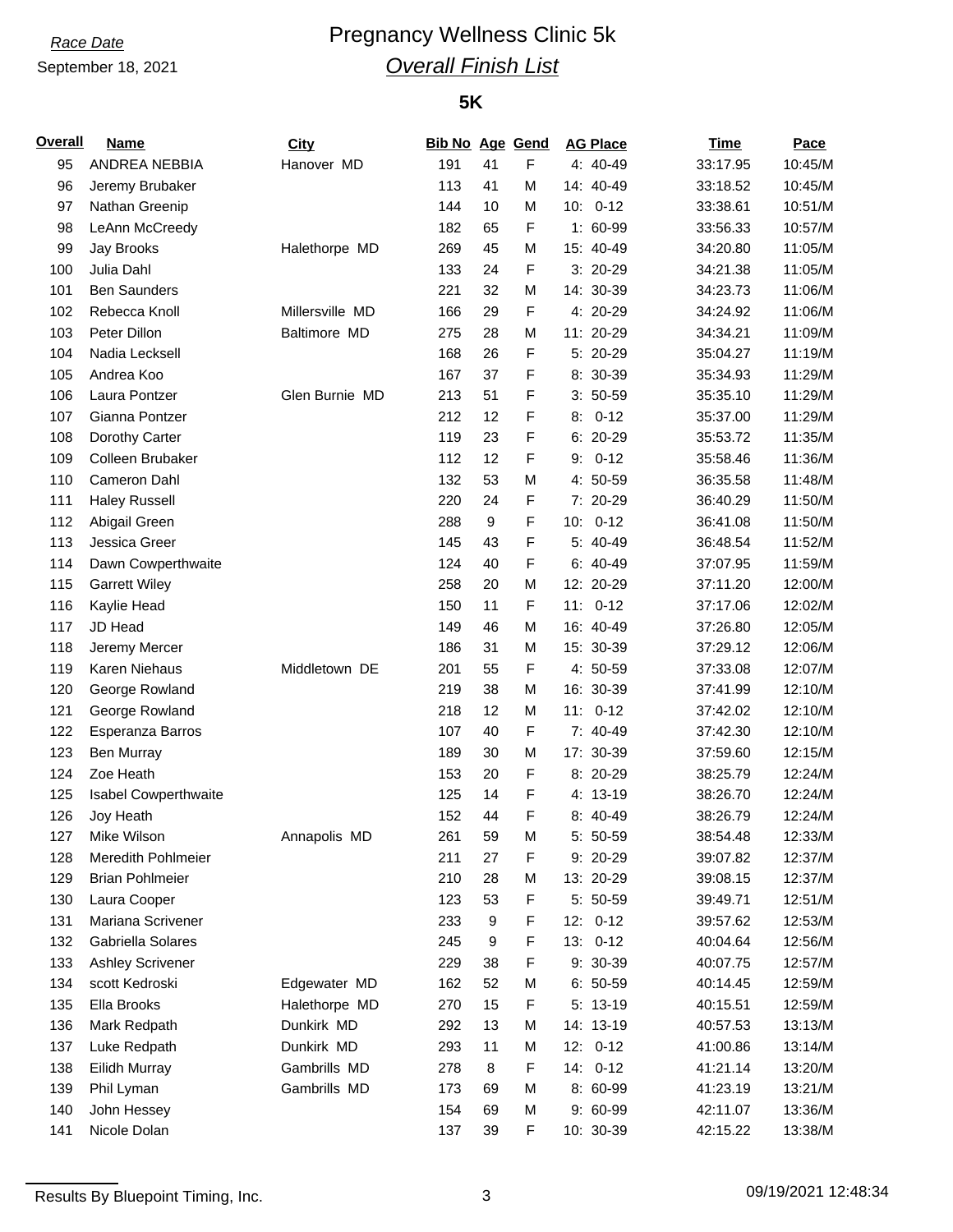# **Race Date Pregnancy Wellness Clinic 5k** *Overall Finish List*

### **5K**

| F<br>142<br>Laura Mathisen<br>179<br>50<br>$6: 50-59$<br>42:18.32<br>143<br>Elizabeth Lowe<br>271<br>18<br>F<br>$6: 13-19$<br>42:32.04<br>F<br>144<br>Josefina Scrivener<br>232<br>11<br>$15: 0-12$<br>42:40.37<br>F<br>145<br>7: 50-59<br>Mary Beth Dahl<br>134<br>53<br>42:52.73<br>F<br>146<br>187<br>31<br>11: 30-39<br>44:02.97<br>Lacy Mercer<br>F<br>127<br>12<br>$16: 0-12$<br>147<br>Rachel Cowperthwaite<br>44:19.82<br>F<br>12<br>148<br>Joanna Jones<br>159<br>17:<br>$0 - 12$<br>44:21.84<br>F<br>Severn MD<br>2: 60-99<br>149<br>Pamela Monetti<br>265<br>68<br>46:01.31<br>F<br><b>Betsy Baker</b><br>Annapolis MD<br>106<br>57<br>8: 50-59<br>150<br>46:01.51<br>151<br>Lewis Schrumm<br>227<br>10: 60-99<br>73<br>M<br>46:23.11<br>F<br>152<br>203<br>62<br>$3:60-99$<br>Cheryl Parreira<br>47:10.73<br>F<br>153<br>126<br>9<br>18: 0-12<br>Laura Cowperthwaite<br>47:47.88<br>F<br>154<br>10<br>19: 0-12<br>Lucy Jones<br>160<br>47:48.34<br>7: 50-59<br>155<br>William Hindman<br>282<br>59<br>49:27.99<br>M<br>156<br>Donald Cruse<br>131<br>42<br>М<br>17: 40-49<br>50:24.99<br><b>Charlie Cruse</b><br>8<br>M<br>$13: 0-12$<br>157<br>130<br>50:25.34<br>F<br>Nicole Roder<br>217<br>45<br>9: 40-49<br>158<br>52:06.45<br>F<br>159<br>Linda Otieno<br>202<br>29<br>10: 20-29<br>52:08.49<br>F<br>160<br>Shannon Smith<br>242<br>33<br>12: 30-39<br>52:08.69<br>F<br>161<br>Diane Smith<br>58<br>9: 50-59<br>240<br>52:08.92<br>F<br>162<br>Lynn Boyer<br>Odenton MD<br>74<br>4: 60-99<br>290<br>52:09.45<br>F<br>163<br>Melissa Jones<br>161<br>45<br>10: 40-49<br>54:01.88<br>F<br>164<br>Naomi Dillon<br>Baltimore MD<br>25<br>11: 20-29<br>274<br>56:42.28<br>F<br>Linthicum MD<br>54<br>10: 50-59<br>56:46.84<br>165<br>Roxann Ashworh<br>276<br>64<br>M<br>11: 60-99<br>166<br>Douglas Ashworth<br>104<br>1:02:09.63<br>167<br><b>Micki Bowers</b><br>F<br>11: 50-59<br>110<br>53<br>1:03:49.49<br>Millersville MD<br>168<br>Chip Wilford<br>259<br>69<br>M<br>12: 60-99<br>1:04:14.39<br><b>DNF</b><br>Patrick Brubaker<br>14<br>115<br>M<br>$: 13-19$<br>F<br><b>DNF</b><br><b>Tori Persson</b><br>29<br>$: 20-29$<br>209<br><b>DNF</b><br>Riva MD<br>70<br>$: 60-99$<br>Sal Sylvester<br>254<br>M<br>F<br><b>DNS</b><br>Dana Casey<br>35<br>$: 30-39$<br>120<br>F<br><b>DNS</b><br>Jennifer Davis<br>$: 30-39$<br>135<br>37<br>John Davis<br>DNS<br>136<br>42<br>M<br>40-49<br>$: 20-29$<br><b>DNS</b><br><b>Matthew Dorey</b><br>138<br>22<br>M<br><b>DNS</b><br>F<br>$: 60-99$<br><b>IVA GRAHEK</b><br><b>BOWIE MD</b><br>143<br>62<br><b>DNS</b><br>47<br>$: 40-49$<br>John Holden<br>157<br>M<br>F<br><b>DNS</b><br>Crownsville MD<br>16<br>$: 13-19$<br>Eden Logan<br>171<br><b>DNS</b><br>Arnold MD<br>Michael Maryon<br>$: 30-39$<br>175<br>30<br>м<br><b>DNS</b><br>F<br>Crofton MD<br>$: 40-49$<br>Melanie McElhenny<br>185<br>47<br><b>DNS</b><br>F<br>$: 30-39$<br>Care Nebbia<br>192<br>39<br>$\boldsymbol{9}$<br>F<br><b>DNS</b><br>Abigail Patrylo<br>$0 - 12$<br>204<br>t.<br><b>DNS</b><br>F<br>Olivia Patrylo<br>12<br>$0 - 12$<br>205<br>÷.<br><b>DNS</b><br>F<br>$: 40-49$<br>Shahla Patrylo<br>41<br>206<br><b>DNS</b><br>Jeremiah Persson<br>27<br>$: 20-29$<br>208<br>M<br>F<br><b>DNS</b><br><b>Lindsey Radtke</b><br>35<br>$: 30-39$<br>216<br><b>DNS</b><br>$0 - 12$<br>Luke Severson<br>11<br>234<br>M<br>t.<br><b>DNS</b><br>Matt Severson<br>235<br>$: 40-49$<br>47<br>м | Overall | <b>Name</b> | City | <b>Bib No Age Gend</b> |  | <b>AG Place</b> | <b>Time</b> | Pace    |
|------------------------------------------------------------------------------------------------------------------------------------------------------------------------------------------------------------------------------------------------------------------------------------------------------------------------------------------------------------------------------------------------------------------------------------------------------------------------------------------------------------------------------------------------------------------------------------------------------------------------------------------------------------------------------------------------------------------------------------------------------------------------------------------------------------------------------------------------------------------------------------------------------------------------------------------------------------------------------------------------------------------------------------------------------------------------------------------------------------------------------------------------------------------------------------------------------------------------------------------------------------------------------------------------------------------------------------------------------------------------------------------------------------------------------------------------------------------------------------------------------------------------------------------------------------------------------------------------------------------------------------------------------------------------------------------------------------------------------------------------------------------------------------------------------------------------------------------------------------------------------------------------------------------------------------------------------------------------------------------------------------------------------------------------------------------------------------------------------------------------------------------------------------------------------------------------------------------------------------------------------------------------------------------------------------------------------------------------------------------------------------------------------------------------------------------------------------------------------------------------------------------------------------------------------------------------------------------------------------------------------------------------------------------------------------------------------------------------------------------------------------------------------------------------------------------------------------------------------------------------------------------------------------------------------------------------------------------------------------------------------------------------------------------------------------------------------------------------------------------------------------------------------------------------------------------------------------------------------------------------------------------------------------------------------------------------------------------------------------------------------------------------------------------------------------|---------|-------------|------|------------------------|--|-----------------|-------------|---------|
|                                                                                                                                                                                                                                                                                                                                                                                                                                                                                                                                                                                                                                                                                                                                                                                                                                                                                                                                                                                                                                                                                                                                                                                                                                                                                                                                                                                                                                                                                                                                                                                                                                                                                                                                                                                                                                                                                                                                                                                                                                                                                                                                                                                                                                                                                                                                                                                                                                                                                                                                                                                                                                                                                                                                                                                                                                                                                                                                                                                                                                                                                                                                                                                                                                                                                                                                                                                                                                    |         |             |      |                        |  |                 |             | 13:39/M |
|                                                                                                                                                                                                                                                                                                                                                                                                                                                                                                                                                                                                                                                                                                                                                                                                                                                                                                                                                                                                                                                                                                                                                                                                                                                                                                                                                                                                                                                                                                                                                                                                                                                                                                                                                                                                                                                                                                                                                                                                                                                                                                                                                                                                                                                                                                                                                                                                                                                                                                                                                                                                                                                                                                                                                                                                                                                                                                                                                                                                                                                                                                                                                                                                                                                                                                                                                                                                                                    |         |             |      |                        |  |                 |             | 13:43/M |
|                                                                                                                                                                                                                                                                                                                                                                                                                                                                                                                                                                                                                                                                                                                                                                                                                                                                                                                                                                                                                                                                                                                                                                                                                                                                                                                                                                                                                                                                                                                                                                                                                                                                                                                                                                                                                                                                                                                                                                                                                                                                                                                                                                                                                                                                                                                                                                                                                                                                                                                                                                                                                                                                                                                                                                                                                                                                                                                                                                                                                                                                                                                                                                                                                                                                                                                                                                                                                                    |         |             |      |                        |  |                 |             | 13:46/M |
|                                                                                                                                                                                                                                                                                                                                                                                                                                                                                                                                                                                                                                                                                                                                                                                                                                                                                                                                                                                                                                                                                                                                                                                                                                                                                                                                                                                                                                                                                                                                                                                                                                                                                                                                                                                                                                                                                                                                                                                                                                                                                                                                                                                                                                                                                                                                                                                                                                                                                                                                                                                                                                                                                                                                                                                                                                                                                                                                                                                                                                                                                                                                                                                                                                                                                                                                                                                                                                    |         |             |      |                        |  |                 |             | 13:50/M |
|                                                                                                                                                                                                                                                                                                                                                                                                                                                                                                                                                                                                                                                                                                                                                                                                                                                                                                                                                                                                                                                                                                                                                                                                                                                                                                                                                                                                                                                                                                                                                                                                                                                                                                                                                                                                                                                                                                                                                                                                                                                                                                                                                                                                                                                                                                                                                                                                                                                                                                                                                                                                                                                                                                                                                                                                                                                                                                                                                                                                                                                                                                                                                                                                                                                                                                                                                                                                                                    |         |             |      |                        |  |                 |             | 14:13/M |
|                                                                                                                                                                                                                                                                                                                                                                                                                                                                                                                                                                                                                                                                                                                                                                                                                                                                                                                                                                                                                                                                                                                                                                                                                                                                                                                                                                                                                                                                                                                                                                                                                                                                                                                                                                                                                                                                                                                                                                                                                                                                                                                                                                                                                                                                                                                                                                                                                                                                                                                                                                                                                                                                                                                                                                                                                                                                                                                                                                                                                                                                                                                                                                                                                                                                                                                                                                                                                                    |         |             |      |                        |  |                 |             | 14:18/M |
|                                                                                                                                                                                                                                                                                                                                                                                                                                                                                                                                                                                                                                                                                                                                                                                                                                                                                                                                                                                                                                                                                                                                                                                                                                                                                                                                                                                                                                                                                                                                                                                                                                                                                                                                                                                                                                                                                                                                                                                                                                                                                                                                                                                                                                                                                                                                                                                                                                                                                                                                                                                                                                                                                                                                                                                                                                                                                                                                                                                                                                                                                                                                                                                                                                                                                                                                                                                                                                    |         |             |      |                        |  |                 |             | 14:19/M |
|                                                                                                                                                                                                                                                                                                                                                                                                                                                                                                                                                                                                                                                                                                                                                                                                                                                                                                                                                                                                                                                                                                                                                                                                                                                                                                                                                                                                                                                                                                                                                                                                                                                                                                                                                                                                                                                                                                                                                                                                                                                                                                                                                                                                                                                                                                                                                                                                                                                                                                                                                                                                                                                                                                                                                                                                                                                                                                                                                                                                                                                                                                                                                                                                                                                                                                                                                                                                                                    |         |             |      |                        |  |                 |             | 14:51/M |
|                                                                                                                                                                                                                                                                                                                                                                                                                                                                                                                                                                                                                                                                                                                                                                                                                                                                                                                                                                                                                                                                                                                                                                                                                                                                                                                                                                                                                                                                                                                                                                                                                                                                                                                                                                                                                                                                                                                                                                                                                                                                                                                                                                                                                                                                                                                                                                                                                                                                                                                                                                                                                                                                                                                                                                                                                                                                                                                                                                                                                                                                                                                                                                                                                                                                                                                                                                                                                                    |         |             |      |                        |  |                 |             | 14:51/M |
|                                                                                                                                                                                                                                                                                                                                                                                                                                                                                                                                                                                                                                                                                                                                                                                                                                                                                                                                                                                                                                                                                                                                                                                                                                                                                                                                                                                                                                                                                                                                                                                                                                                                                                                                                                                                                                                                                                                                                                                                                                                                                                                                                                                                                                                                                                                                                                                                                                                                                                                                                                                                                                                                                                                                                                                                                                                                                                                                                                                                                                                                                                                                                                                                                                                                                                                                                                                                                                    |         |             |      |                        |  |                 |             | 14:58/M |
|                                                                                                                                                                                                                                                                                                                                                                                                                                                                                                                                                                                                                                                                                                                                                                                                                                                                                                                                                                                                                                                                                                                                                                                                                                                                                                                                                                                                                                                                                                                                                                                                                                                                                                                                                                                                                                                                                                                                                                                                                                                                                                                                                                                                                                                                                                                                                                                                                                                                                                                                                                                                                                                                                                                                                                                                                                                                                                                                                                                                                                                                                                                                                                                                                                                                                                                                                                                                                                    |         |             |      |                        |  |                 |             | 15:13/M |
|                                                                                                                                                                                                                                                                                                                                                                                                                                                                                                                                                                                                                                                                                                                                                                                                                                                                                                                                                                                                                                                                                                                                                                                                                                                                                                                                                                                                                                                                                                                                                                                                                                                                                                                                                                                                                                                                                                                                                                                                                                                                                                                                                                                                                                                                                                                                                                                                                                                                                                                                                                                                                                                                                                                                                                                                                                                                                                                                                                                                                                                                                                                                                                                                                                                                                                                                                                                                                                    |         |             |      |                        |  |                 |             | 15:25/M |
|                                                                                                                                                                                                                                                                                                                                                                                                                                                                                                                                                                                                                                                                                                                                                                                                                                                                                                                                                                                                                                                                                                                                                                                                                                                                                                                                                                                                                                                                                                                                                                                                                                                                                                                                                                                                                                                                                                                                                                                                                                                                                                                                                                                                                                                                                                                                                                                                                                                                                                                                                                                                                                                                                                                                                                                                                                                                                                                                                                                                                                                                                                                                                                                                                                                                                                                                                                                                                                    |         |             |      |                        |  |                 |             | 15:25/M |
|                                                                                                                                                                                                                                                                                                                                                                                                                                                                                                                                                                                                                                                                                                                                                                                                                                                                                                                                                                                                                                                                                                                                                                                                                                                                                                                                                                                                                                                                                                                                                                                                                                                                                                                                                                                                                                                                                                                                                                                                                                                                                                                                                                                                                                                                                                                                                                                                                                                                                                                                                                                                                                                                                                                                                                                                                                                                                                                                                                                                                                                                                                                                                                                                                                                                                                                                                                                                                                    |         |             |      |                        |  |                 |             | 15:57/M |
|                                                                                                                                                                                                                                                                                                                                                                                                                                                                                                                                                                                                                                                                                                                                                                                                                                                                                                                                                                                                                                                                                                                                                                                                                                                                                                                                                                                                                                                                                                                                                                                                                                                                                                                                                                                                                                                                                                                                                                                                                                                                                                                                                                                                                                                                                                                                                                                                                                                                                                                                                                                                                                                                                                                                                                                                                                                                                                                                                                                                                                                                                                                                                                                                                                                                                                                                                                                                                                    |         |             |      |                        |  |                 |             | 16:16/M |
|                                                                                                                                                                                                                                                                                                                                                                                                                                                                                                                                                                                                                                                                                                                                                                                                                                                                                                                                                                                                                                                                                                                                                                                                                                                                                                                                                                                                                                                                                                                                                                                                                                                                                                                                                                                                                                                                                                                                                                                                                                                                                                                                                                                                                                                                                                                                                                                                                                                                                                                                                                                                                                                                                                                                                                                                                                                                                                                                                                                                                                                                                                                                                                                                                                                                                                                                                                                                                                    |         |             |      |                        |  |                 |             | 16:16/M |
|                                                                                                                                                                                                                                                                                                                                                                                                                                                                                                                                                                                                                                                                                                                                                                                                                                                                                                                                                                                                                                                                                                                                                                                                                                                                                                                                                                                                                                                                                                                                                                                                                                                                                                                                                                                                                                                                                                                                                                                                                                                                                                                                                                                                                                                                                                                                                                                                                                                                                                                                                                                                                                                                                                                                                                                                                                                                                                                                                                                                                                                                                                                                                                                                                                                                                                                                                                                                                                    |         |             |      |                        |  |                 |             | 16:49/M |
|                                                                                                                                                                                                                                                                                                                                                                                                                                                                                                                                                                                                                                                                                                                                                                                                                                                                                                                                                                                                                                                                                                                                                                                                                                                                                                                                                                                                                                                                                                                                                                                                                                                                                                                                                                                                                                                                                                                                                                                                                                                                                                                                                                                                                                                                                                                                                                                                                                                                                                                                                                                                                                                                                                                                                                                                                                                                                                                                                                                                                                                                                                                                                                                                                                                                                                                                                                                                                                    |         |             |      |                        |  |                 |             | 16:49/M |
|                                                                                                                                                                                                                                                                                                                                                                                                                                                                                                                                                                                                                                                                                                                                                                                                                                                                                                                                                                                                                                                                                                                                                                                                                                                                                                                                                                                                                                                                                                                                                                                                                                                                                                                                                                                                                                                                                                                                                                                                                                                                                                                                                                                                                                                                                                                                                                                                                                                                                                                                                                                                                                                                                                                                                                                                                                                                                                                                                                                                                                                                                                                                                                                                                                                                                                                                                                                                                                    |         |             |      |                        |  |                 |             | 16:49/M |
|                                                                                                                                                                                                                                                                                                                                                                                                                                                                                                                                                                                                                                                                                                                                                                                                                                                                                                                                                                                                                                                                                                                                                                                                                                                                                                                                                                                                                                                                                                                                                                                                                                                                                                                                                                                                                                                                                                                                                                                                                                                                                                                                                                                                                                                                                                                                                                                                                                                                                                                                                                                                                                                                                                                                                                                                                                                                                                                                                                                                                                                                                                                                                                                                                                                                                                                                                                                                                                    |         |             |      |                        |  |                 |             | 16:49/M |
|                                                                                                                                                                                                                                                                                                                                                                                                                                                                                                                                                                                                                                                                                                                                                                                                                                                                                                                                                                                                                                                                                                                                                                                                                                                                                                                                                                                                                                                                                                                                                                                                                                                                                                                                                                                                                                                                                                                                                                                                                                                                                                                                                                                                                                                                                                                                                                                                                                                                                                                                                                                                                                                                                                                                                                                                                                                                                                                                                                                                                                                                                                                                                                                                                                                                                                                                                                                                                                    |         |             |      |                        |  |                 |             | 16:50/M |
|                                                                                                                                                                                                                                                                                                                                                                                                                                                                                                                                                                                                                                                                                                                                                                                                                                                                                                                                                                                                                                                                                                                                                                                                                                                                                                                                                                                                                                                                                                                                                                                                                                                                                                                                                                                                                                                                                                                                                                                                                                                                                                                                                                                                                                                                                                                                                                                                                                                                                                                                                                                                                                                                                                                                                                                                                                                                                                                                                                                                                                                                                                                                                                                                                                                                                                                                                                                                                                    |         |             |      |                        |  |                 |             | 17:26/M |
|                                                                                                                                                                                                                                                                                                                                                                                                                                                                                                                                                                                                                                                                                                                                                                                                                                                                                                                                                                                                                                                                                                                                                                                                                                                                                                                                                                                                                                                                                                                                                                                                                                                                                                                                                                                                                                                                                                                                                                                                                                                                                                                                                                                                                                                                                                                                                                                                                                                                                                                                                                                                                                                                                                                                                                                                                                                                                                                                                                                                                                                                                                                                                                                                                                                                                                                                                                                                                                    |         |             |      |                        |  |                 |             | 18:18/M |
|                                                                                                                                                                                                                                                                                                                                                                                                                                                                                                                                                                                                                                                                                                                                                                                                                                                                                                                                                                                                                                                                                                                                                                                                                                                                                                                                                                                                                                                                                                                                                                                                                                                                                                                                                                                                                                                                                                                                                                                                                                                                                                                                                                                                                                                                                                                                                                                                                                                                                                                                                                                                                                                                                                                                                                                                                                                                                                                                                                                                                                                                                                                                                                                                                                                                                                                                                                                                                                    |         |             |      |                        |  |                 |             | 18:19/M |
|                                                                                                                                                                                                                                                                                                                                                                                                                                                                                                                                                                                                                                                                                                                                                                                                                                                                                                                                                                                                                                                                                                                                                                                                                                                                                                                                                                                                                                                                                                                                                                                                                                                                                                                                                                                                                                                                                                                                                                                                                                                                                                                                                                                                                                                                                                                                                                                                                                                                                                                                                                                                                                                                                                                                                                                                                                                                                                                                                                                                                                                                                                                                                                                                                                                                                                                                                                                                                                    |         |             |      |                        |  |                 |             | 20:03/M |
|                                                                                                                                                                                                                                                                                                                                                                                                                                                                                                                                                                                                                                                                                                                                                                                                                                                                                                                                                                                                                                                                                                                                                                                                                                                                                                                                                                                                                                                                                                                                                                                                                                                                                                                                                                                                                                                                                                                                                                                                                                                                                                                                                                                                                                                                                                                                                                                                                                                                                                                                                                                                                                                                                                                                                                                                                                                                                                                                                                                                                                                                                                                                                                                                                                                                                                                                                                                                                                    |         |             |      |                        |  |                 |             | 20:35/M |
|                                                                                                                                                                                                                                                                                                                                                                                                                                                                                                                                                                                                                                                                                                                                                                                                                                                                                                                                                                                                                                                                                                                                                                                                                                                                                                                                                                                                                                                                                                                                                                                                                                                                                                                                                                                                                                                                                                                                                                                                                                                                                                                                                                                                                                                                                                                                                                                                                                                                                                                                                                                                                                                                                                                                                                                                                                                                                                                                                                                                                                                                                                                                                                                                                                                                                                                                                                                                                                    |         |             |      |                        |  |                 |             | 20:43/M |
|                                                                                                                                                                                                                                                                                                                                                                                                                                                                                                                                                                                                                                                                                                                                                                                                                                                                                                                                                                                                                                                                                                                                                                                                                                                                                                                                                                                                                                                                                                                                                                                                                                                                                                                                                                                                                                                                                                                                                                                                                                                                                                                                                                                                                                                                                                                                                                                                                                                                                                                                                                                                                                                                                                                                                                                                                                                                                                                                                                                                                                                                                                                                                                                                                                                                                                                                                                                                                                    |         |             |      |                        |  |                 |             |         |
|                                                                                                                                                                                                                                                                                                                                                                                                                                                                                                                                                                                                                                                                                                                                                                                                                                                                                                                                                                                                                                                                                                                                                                                                                                                                                                                                                                                                                                                                                                                                                                                                                                                                                                                                                                                                                                                                                                                                                                                                                                                                                                                                                                                                                                                                                                                                                                                                                                                                                                                                                                                                                                                                                                                                                                                                                                                                                                                                                                                                                                                                                                                                                                                                                                                                                                                                                                                                                                    |         |             |      |                        |  |                 |             |         |
|                                                                                                                                                                                                                                                                                                                                                                                                                                                                                                                                                                                                                                                                                                                                                                                                                                                                                                                                                                                                                                                                                                                                                                                                                                                                                                                                                                                                                                                                                                                                                                                                                                                                                                                                                                                                                                                                                                                                                                                                                                                                                                                                                                                                                                                                                                                                                                                                                                                                                                                                                                                                                                                                                                                                                                                                                                                                                                                                                                                                                                                                                                                                                                                                                                                                                                                                                                                                                                    |         |             |      |                        |  |                 |             |         |
|                                                                                                                                                                                                                                                                                                                                                                                                                                                                                                                                                                                                                                                                                                                                                                                                                                                                                                                                                                                                                                                                                                                                                                                                                                                                                                                                                                                                                                                                                                                                                                                                                                                                                                                                                                                                                                                                                                                                                                                                                                                                                                                                                                                                                                                                                                                                                                                                                                                                                                                                                                                                                                                                                                                                                                                                                                                                                                                                                                                                                                                                                                                                                                                                                                                                                                                                                                                                                                    |         |             |      |                        |  |                 |             |         |
|                                                                                                                                                                                                                                                                                                                                                                                                                                                                                                                                                                                                                                                                                                                                                                                                                                                                                                                                                                                                                                                                                                                                                                                                                                                                                                                                                                                                                                                                                                                                                                                                                                                                                                                                                                                                                                                                                                                                                                                                                                                                                                                                                                                                                                                                                                                                                                                                                                                                                                                                                                                                                                                                                                                                                                                                                                                                                                                                                                                                                                                                                                                                                                                                                                                                                                                                                                                                                                    |         |             |      |                        |  |                 |             |         |
|                                                                                                                                                                                                                                                                                                                                                                                                                                                                                                                                                                                                                                                                                                                                                                                                                                                                                                                                                                                                                                                                                                                                                                                                                                                                                                                                                                                                                                                                                                                                                                                                                                                                                                                                                                                                                                                                                                                                                                                                                                                                                                                                                                                                                                                                                                                                                                                                                                                                                                                                                                                                                                                                                                                                                                                                                                                                                                                                                                                                                                                                                                                                                                                                                                                                                                                                                                                                                                    |         |             |      |                        |  |                 |             |         |
|                                                                                                                                                                                                                                                                                                                                                                                                                                                                                                                                                                                                                                                                                                                                                                                                                                                                                                                                                                                                                                                                                                                                                                                                                                                                                                                                                                                                                                                                                                                                                                                                                                                                                                                                                                                                                                                                                                                                                                                                                                                                                                                                                                                                                                                                                                                                                                                                                                                                                                                                                                                                                                                                                                                                                                                                                                                                                                                                                                                                                                                                                                                                                                                                                                                                                                                                                                                                                                    |         |             |      |                        |  |                 |             |         |
|                                                                                                                                                                                                                                                                                                                                                                                                                                                                                                                                                                                                                                                                                                                                                                                                                                                                                                                                                                                                                                                                                                                                                                                                                                                                                                                                                                                                                                                                                                                                                                                                                                                                                                                                                                                                                                                                                                                                                                                                                                                                                                                                                                                                                                                                                                                                                                                                                                                                                                                                                                                                                                                                                                                                                                                                                                                                                                                                                                                                                                                                                                                                                                                                                                                                                                                                                                                                                                    |         |             |      |                        |  |                 |             |         |
|                                                                                                                                                                                                                                                                                                                                                                                                                                                                                                                                                                                                                                                                                                                                                                                                                                                                                                                                                                                                                                                                                                                                                                                                                                                                                                                                                                                                                                                                                                                                                                                                                                                                                                                                                                                                                                                                                                                                                                                                                                                                                                                                                                                                                                                                                                                                                                                                                                                                                                                                                                                                                                                                                                                                                                                                                                                                                                                                                                                                                                                                                                                                                                                                                                                                                                                                                                                                                                    |         |             |      |                        |  |                 |             |         |
|                                                                                                                                                                                                                                                                                                                                                                                                                                                                                                                                                                                                                                                                                                                                                                                                                                                                                                                                                                                                                                                                                                                                                                                                                                                                                                                                                                                                                                                                                                                                                                                                                                                                                                                                                                                                                                                                                                                                                                                                                                                                                                                                                                                                                                                                                                                                                                                                                                                                                                                                                                                                                                                                                                                                                                                                                                                                                                                                                                                                                                                                                                                                                                                                                                                                                                                                                                                                                                    |         |             |      |                        |  |                 |             |         |
|                                                                                                                                                                                                                                                                                                                                                                                                                                                                                                                                                                                                                                                                                                                                                                                                                                                                                                                                                                                                                                                                                                                                                                                                                                                                                                                                                                                                                                                                                                                                                                                                                                                                                                                                                                                                                                                                                                                                                                                                                                                                                                                                                                                                                                                                                                                                                                                                                                                                                                                                                                                                                                                                                                                                                                                                                                                                                                                                                                                                                                                                                                                                                                                                                                                                                                                                                                                                                                    |         |             |      |                        |  |                 |             |         |
|                                                                                                                                                                                                                                                                                                                                                                                                                                                                                                                                                                                                                                                                                                                                                                                                                                                                                                                                                                                                                                                                                                                                                                                                                                                                                                                                                                                                                                                                                                                                                                                                                                                                                                                                                                                                                                                                                                                                                                                                                                                                                                                                                                                                                                                                                                                                                                                                                                                                                                                                                                                                                                                                                                                                                                                                                                                                                                                                                                                                                                                                                                                                                                                                                                                                                                                                                                                                                                    |         |             |      |                        |  |                 |             |         |
|                                                                                                                                                                                                                                                                                                                                                                                                                                                                                                                                                                                                                                                                                                                                                                                                                                                                                                                                                                                                                                                                                                                                                                                                                                                                                                                                                                                                                                                                                                                                                                                                                                                                                                                                                                                                                                                                                                                                                                                                                                                                                                                                                                                                                                                                                                                                                                                                                                                                                                                                                                                                                                                                                                                                                                                                                                                                                                                                                                                                                                                                                                                                                                                                                                                                                                                                                                                                                                    |         |             |      |                        |  |                 |             |         |
|                                                                                                                                                                                                                                                                                                                                                                                                                                                                                                                                                                                                                                                                                                                                                                                                                                                                                                                                                                                                                                                                                                                                                                                                                                                                                                                                                                                                                                                                                                                                                                                                                                                                                                                                                                                                                                                                                                                                                                                                                                                                                                                                                                                                                                                                                                                                                                                                                                                                                                                                                                                                                                                                                                                                                                                                                                                                                                                                                                                                                                                                                                                                                                                                                                                                                                                                                                                                                                    |         |             |      |                        |  |                 |             |         |
|                                                                                                                                                                                                                                                                                                                                                                                                                                                                                                                                                                                                                                                                                                                                                                                                                                                                                                                                                                                                                                                                                                                                                                                                                                                                                                                                                                                                                                                                                                                                                                                                                                                                                                                                                                                                                                                                                                                                                                                                                                                                                                                                                                                                                                                                                                                                                                                                                                                                                                                                                                                                                                                                                                                                                                                                                                                                                                                                                                                                                                                                                                                                                                                                                                                                                                                                                                                                                                    |         |             |      |                        |  |                 |             |         |
|                                                                                                                                                                                                                                                                                                                                                                                                                                                                                                                                                                                                                                                                                                                                                                                                                                                                                                                                                                                                                                                                                                                                                                                                                                                                                                                                                                                                                                                                                                                                                                                                                                                                                                                                                                                                                                                                                                                                                                                                                                                                                                                                                                                                                                                                                                                                                                                                                                                                                                                                                                                                                                                                                                                                                                                                                                                                                                                                                                                                                                                                                                                                                                                                                                                                                                                                                                                                                                    |         |             |      |                        |  |                 |             |         |
|                                                                                                                                                                                                                                                                                                                                                                                                                                                                                                                                                                                                                                                                                                                                                                                                                                                                                                                                                                                                                                                                                                                                                                                                                                                                                                                                                                                                                                                                                                                                                                                                                                                                                                                                                                                                                                                                                                                                                                                                                                                                                                                                                                                                                                                                                                                                                                                                                                                                                                                                                                                                                                                                                                                                                                                                                                                                                                                                                                                                                                                                                                                                                                                                                                                                                                                                                                                                                                    |         |             |      |                        |  |                 |             |         |
|                                                                                                                                                                                                                                                                                                                                                                                                                                                                                                                                                                                                                                                                                                                                                                                                                                                                                                                                                                                                                                                                                                                                                                                                                                                                                                                                                                                                                                                                                                                                                                                                                                                                                                                                                                                                                                                                                                                                                                                                                                                                                                                                                                                                                                                                                                                                                                                                                                                                                                                                                                                                                                                                                                                                                                                                                                                                                                                                                                                                                                                                                                                                                                                                                                                                                                                                                                                                                                    |         |             |      |                        |  |                 |             |         |
|                                                                                                                                                                                                                                                                                                                                                                                                                                                                                                                                                                                                                                                                                                                                                                                                                                                                                                                                                                                                                                                                                                                                                                                                                                                                                                                                                                                                                                                                                                                                                                                                                                                                                                                                                                                                                                                                                                                                                                                                                                                                                                                                                                                                                                                                                                                                                                                                                                                                                                                                                                                                                                                                                                                                                                                                                                                                                                                                                                                                                                                                                                                                                                                                                                                                                                                                                                                                                                    |         |             |      |                        |  |                 |             |         |
|                                                                                                                                                                                                                                                                                                                                                                                                                                                                                                                                                                                                                                                                                                                                                                                                                                                                                                                                                                                                                                                                                                                                                                                                                                                                                                                                                                                                                                                                                                                                                                                                                                                                                                                                                                                                                                                                                                                                                                                                                                                                                                                                                                                                                                                                                                                                                                                                                                                                                                                                                                                                                                                                                                                                                                                                                                                                                                                                                                                                                                                                                                                                                                                                                                                                                                                                                                                                                                    |         |             |      |                        |  |                 |             |         |

Results By Bluepoint Timing, Inc. 2008 12:48:35